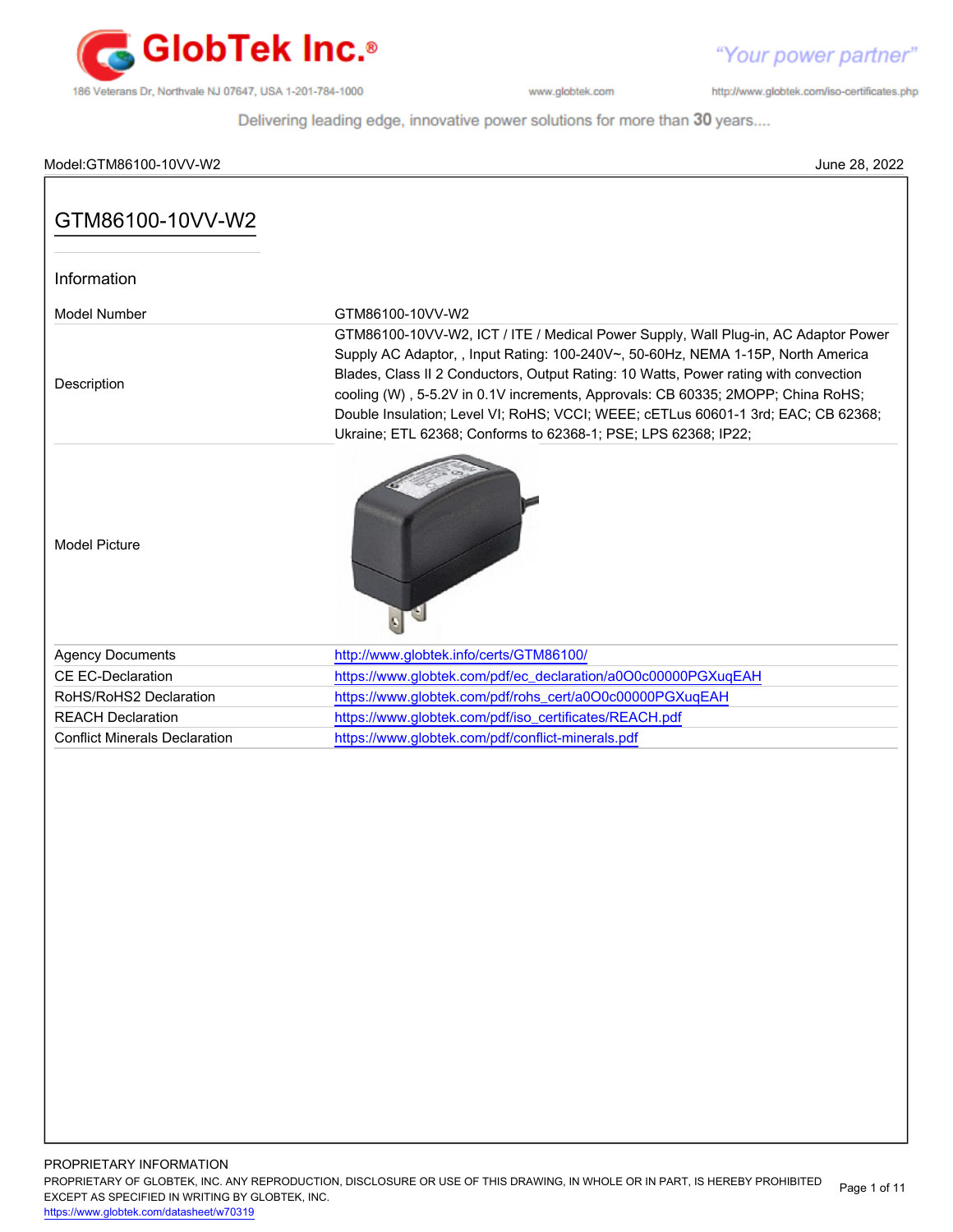

http://www.globtek.com/iso-certificates.php

Delivering leading edge, innovative power solutions for more than 30 years....

# Model:GTM86100-10VV-W2 June 28, 2022

| <b>MODEL PARAMETERS</b> |                                                                     |  |
|-------------------------|---------------------------------------------------------------------|--|
| Type                    | Wall Plug-in                                                        |  |
| Technology              | AC Adaptor Power Supply AC Adaptor                                  |  |
| Category                | ICT / ITE / Medical Power Supply                                    |  |
| Input Voltage           | 100-240V~, 50-60Hz                                                  |  |
| $I/P$ Amps $(A)$        | 0.3A                                                                |  |
| Wattage (W)             | 10.0                                                                |  |
| Vout Range (V)          | $5 - 5.2$                                                           |  |
| <b>Efficiency Level</b> | USA DOE Level VI / Eco-design Directive 2009/125/EC, (EU) 2019/1782 |  |
| Ingress Protection      | IP22                                                                |  |
| Size (mm)               | 69*28.8*40.3                                                        |  |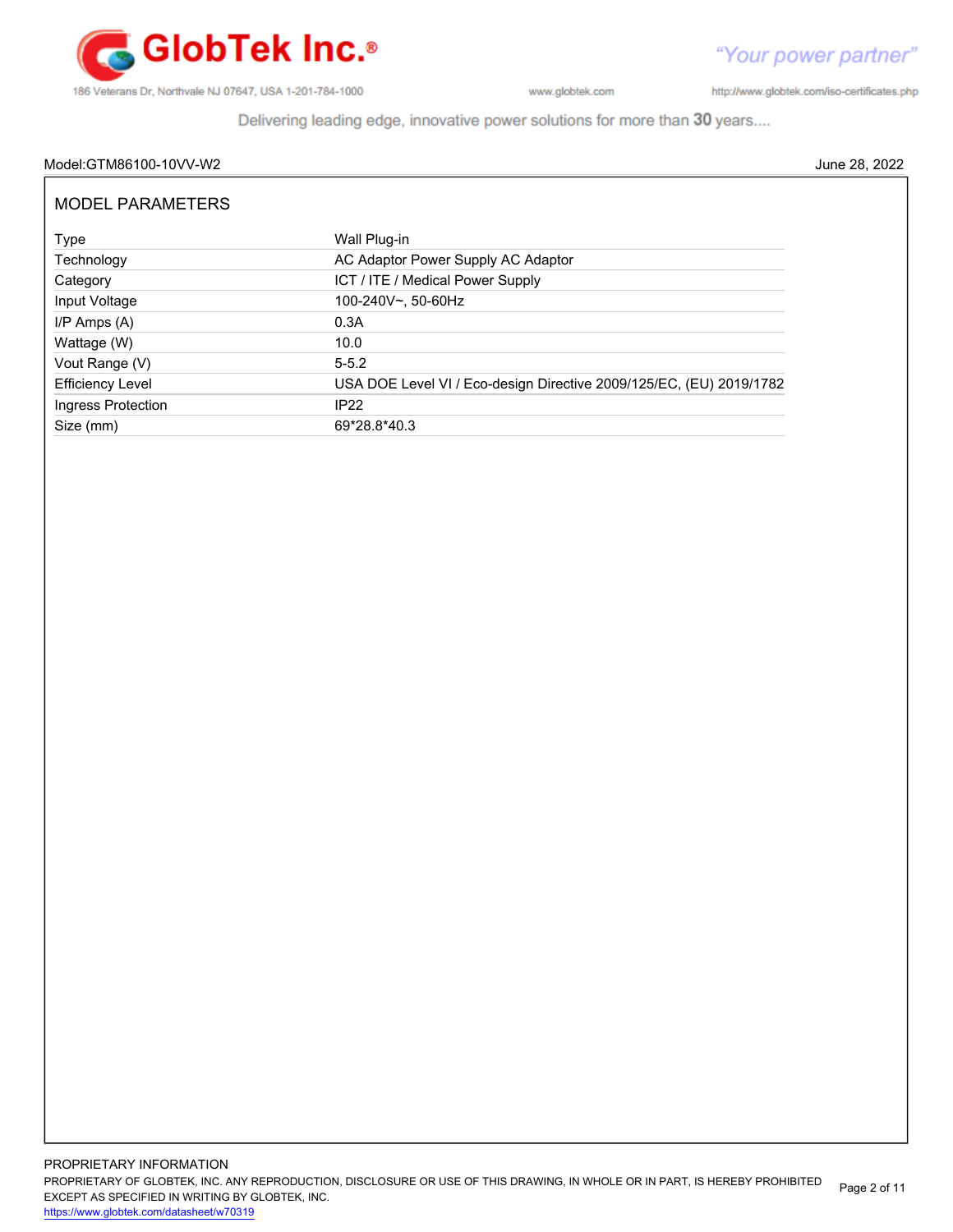

"Your power partner" http://www.globtek.com/iso-certificates.php

Delivering leading edge, innovative power solutions for more than 30 years....



PROPRIETARY OF GLOBTEK, INC. ANY REPRODUCTION, DISCLOSURE OR USE OF THIS DRAWING, IN WHOLE OR IN PART, IS HEREBY PROHIBITED EXCEPT AS SPECIFIED IN WRITING BY GLOBTEK, INC. Page 3 of 11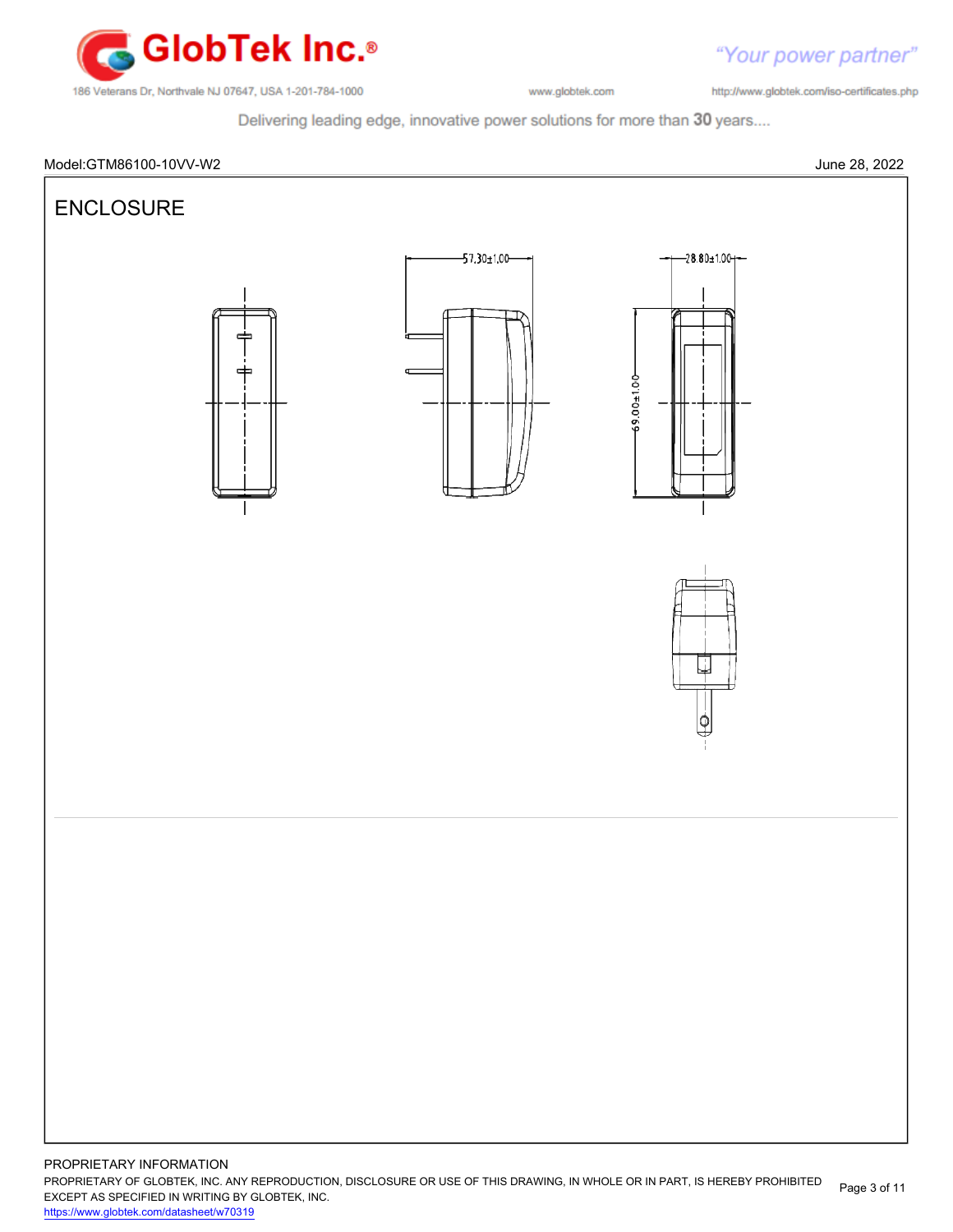

http://www.globtek.com/iso-certificates.php

Delivering leading edge, innovative power solutions for more than 30 years....

# Model:GTM86100-10VV-W2 June 28, 2022 RATING TABLE Model Number **Amps(A)** Watts(W) RFQ GTM86100-1005-W2 5 V 2 10.00 [RFQ](https://en.globtek.com/model/id/a0O0c00000PGXuqEAH)

<https://www.globtek.com/datasheet/w70319>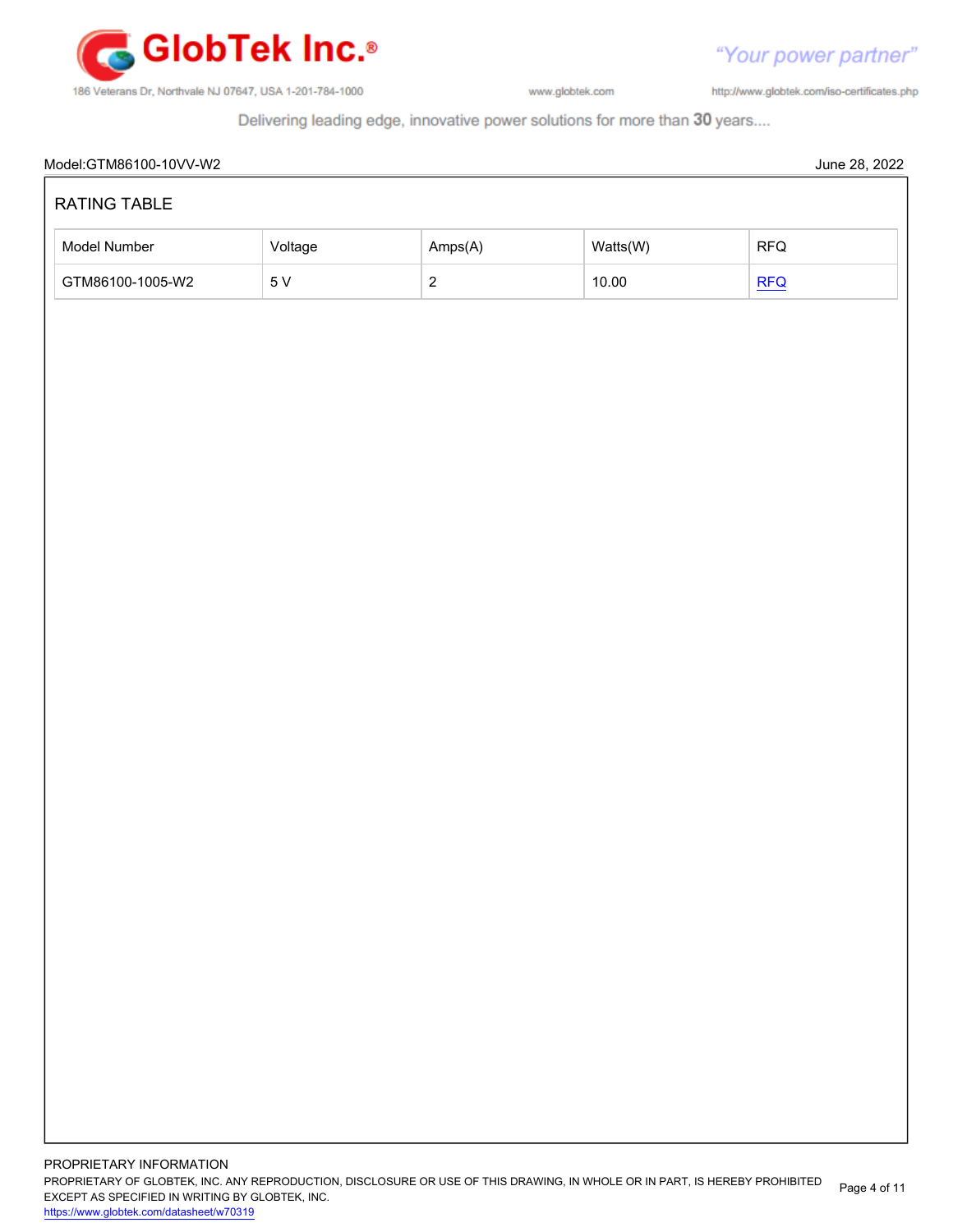

http://www.globtek.com/iso-certificates.php

Delivering leading edge, innovative power solutions for more than 30 years....

Model:GTM86100-10VV-W2 June 28, 2022

| <b>SPECIFICATIONS</b>                                                                                                                                                                                                                                                                                                                                                                                                                                                                                                                                                                                                                                                                                                                                                                      |
|--------------------------------------------------------------------------------------------------------------------------------------------------------------------------------------------------------------------------------------------------------------------------------------------------------------------------------------------------------------------------------------------------------------------------------------------------------------------------------------------------------------------------------------------------------------------------------------------------------------------------------------------------------------------------------------------------------------------------------------------------------------------------------------------|
| 01. Input Voltage: Specified 90-264 Vac, Nameplate rated: 100-240Vac<br>02. Input Frequency: Specified 47-63 Hz, Nameplate rated 50/60Hz<br>03. Output Regulation: +/- 5%<br>04. Line Voltage Regulation: +/- 1%<br>05. Output Ripple (Vp-p): 1% or 100 mV whichever is greater, measured at 20 MHz bandwidth with 0.1 uf ceramic capacitor in parallel<br>with a low impedance 47 uf electrolytic capacitor connected at the end of the output connector<br>06. Hold-up Time: 5 mS minimum<br>07. Inrush Current: 30A maximum @ 230Vac input<br>08. Energy Efficiency: Complies to Efficiency Level VI and ErP European Commission's Ecodesign Directive (2005/32/EC) / CoC Tier<br>2 Compliant                                                                                           |
| B) PROTECTION<br>01. Over-current protection: 110%-140% maximum with auto-recovery function<br>02. Output Over-Voltage: 110% to 130% of nominal output voltage<br>03. Short-circuit protection: The adapter shall not be damaged by short the DC output to Ground.                                                                                                                                                                                                                                                                                                                                                                                                                                                                                                                         |
| C) SAFETY<br>01. Dielectric Withstand Voltage: Primary To Secondary: 4000VAC or 5656VDC for 3 seconds<br>02. Leakage Current: 50uA maximum, at nominal 240Vac input voltage<br>03. ESD Immunity per EN61000-4-2, ±8 kV contact, ±15 kV air, Perf Criteria A Standard.                                                                                                                                                                                                                                                                                                                                                                                                                                                                                                                      |
| D) EMC<br>01. Emissions, per EN 55032, EN 61000-6-3, EN 61000-6-4<br>Conducted Emissions: Class B, FCC Part 15, Class B<br>Radiated Emissions: Class B, FCC Part 15, Class B<br>02. Line Frequency Harmonics EN61000-3-2, Class A<br>03. Voltage Fluctuations/Flicker EN61000-3-3<br>04. Immunity, per EN 55024, EN 61000-6-1, EN 61000-6-2<br>Static Discharge Immunity EN61000-4-2, 8kV Contact Discharge, 15kV air discharge<br>Radiated RF Immunity EN61000-4-3, 3V/m 80-2700MHz, 80% 1KHz AM.<br>EFT/Burst Immunity EN61000-4-4, 2kV/100kHz.<br>Line Surge Immunity EN61000-4-5, 1kV differential, 2kV common-mode<br>Conducted RF Immunity EN61000-4-6, 3Vrms, 80% 1KHz AM<br>Power Frequency Magnetic Field Immunity EN61000-4-8, NA<br>Voltage Dip Immunity EN61000-4-11, Criteria |
| E) OTHER:<br>01. MTBF: 300,000 Hours @ 25°C ambient temperature<br>02. Operating Temperature: 0°C to 50°C ambient temperature<br>03. Operating Humidity: 20 ~ 85 % RH. non-condensing<br>05. Storage Temperature: - 20°C to 60°C<br>06. Storage Humidity:5 ~ 95 % RH. non-condensing<br>07. Cooling: Natural convection cooling<br>08. RoHS 2: Complies with EU 2011/65/EU China SJ/T 11364-2014                                                                                                                                                                                                                                                                                                                                                                                           |
| PROPRIETARY INFORMATION                                                                                                                                                                                                                                                                                                                                                                                                                                                                                                                                                                                                                                                                                                                                                                    |

PROPRIETARY OF GLOBTEK, INC. ANY REPRODUCTION, DISCLOSURE OR USE OF THIS DRAWING, IN WHOLE OR IN PART, IS HEREBY PROHIBITED EXCEPT AS SPECIFIED IN WRITING BY GLOBTEK, INC. Page 5 of 11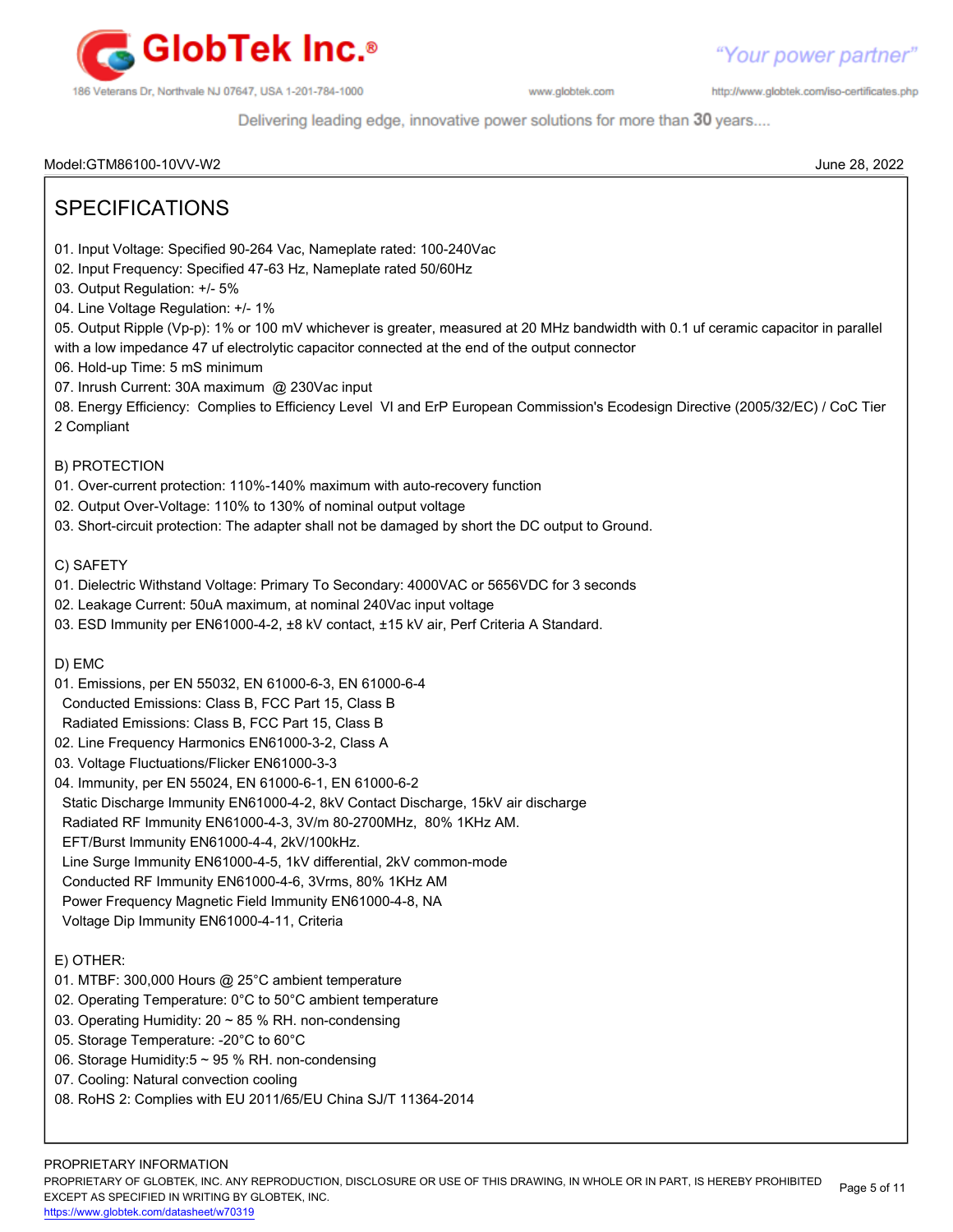

http://www.globtek.com/iso-certificates.php

Delivering leading edge, innovative power solutions for more than 30 years....

Model:GTM86100-10VV-W2 June 28, 2022

F) ENCLOSURE

- 01. Housing: High impact plastic, 94V0 polycarbonate, non-vented
- 02. Markings: Label and/or Pad Printed and/or Molded in the case
- F) OPTIONS:
- 01. Green Power On Indicator LED
- 02. NEMA 1-15P or European Schuko 7-16 AC Plug Configuration
- 03. Increased DC Output Voltage (up to 5.4V) to allow for long output cables
- 04. Special International Safety Approvals
- 05. Housing Color, special markings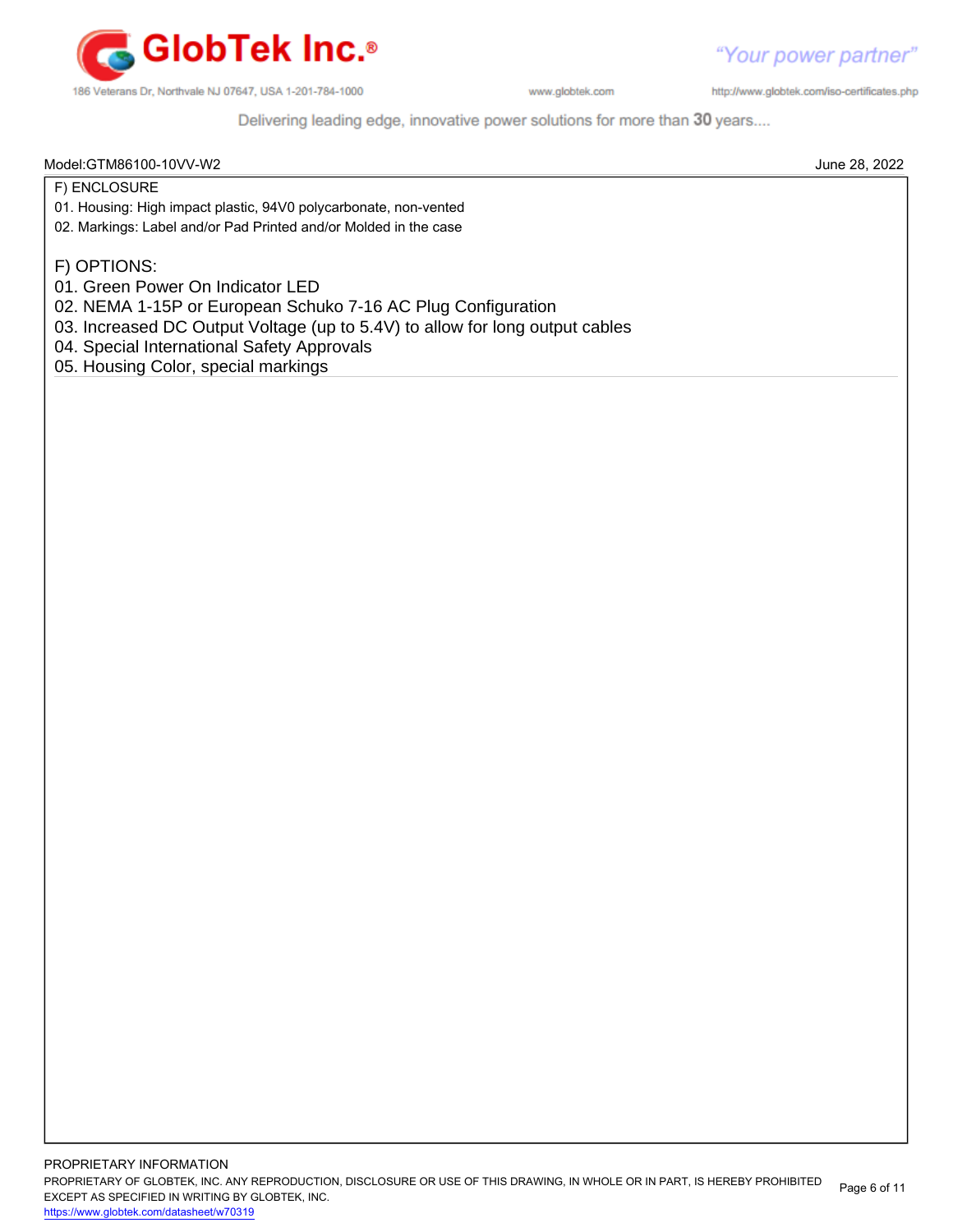

http://www.globtek.com/iso-certificates.php

Delivering leading edge, innovative power solutions for more than 30 years....

# Model:GTM86100-10VV-W2 June 28, 2022

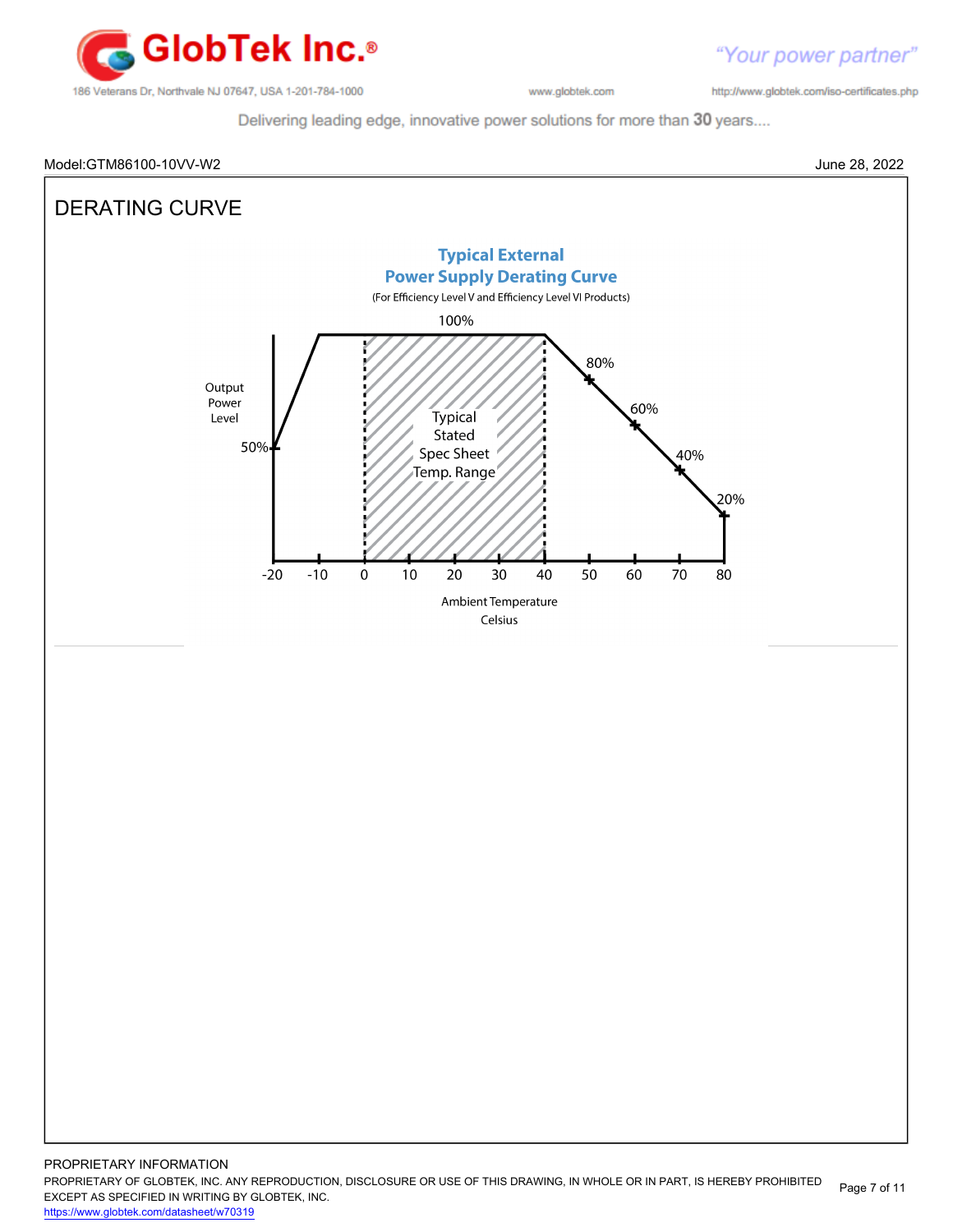

http://www.globtek.com/iso-certificates.php

"Your power partner"

Delivering leading edge, innovative power solutions for more than 30 years....

# INPUT CONFIGURATION

Description NEMA 1-15P, North America Blades, Class II 2 Conductors

All NEMA 1 devices are two-wire non-grounding devices (hot-neutral) rated for 125 V maximum. NEMA 1-15P plugs have two parallel flat blades, 0.25 inches (6.35 mm) wide, 0.06 inches (1.524 mm) thick, 0.625-0.718 inches (15.875–18.256 mm) long, and spaced 0.5 inches (12.7 mm) apart.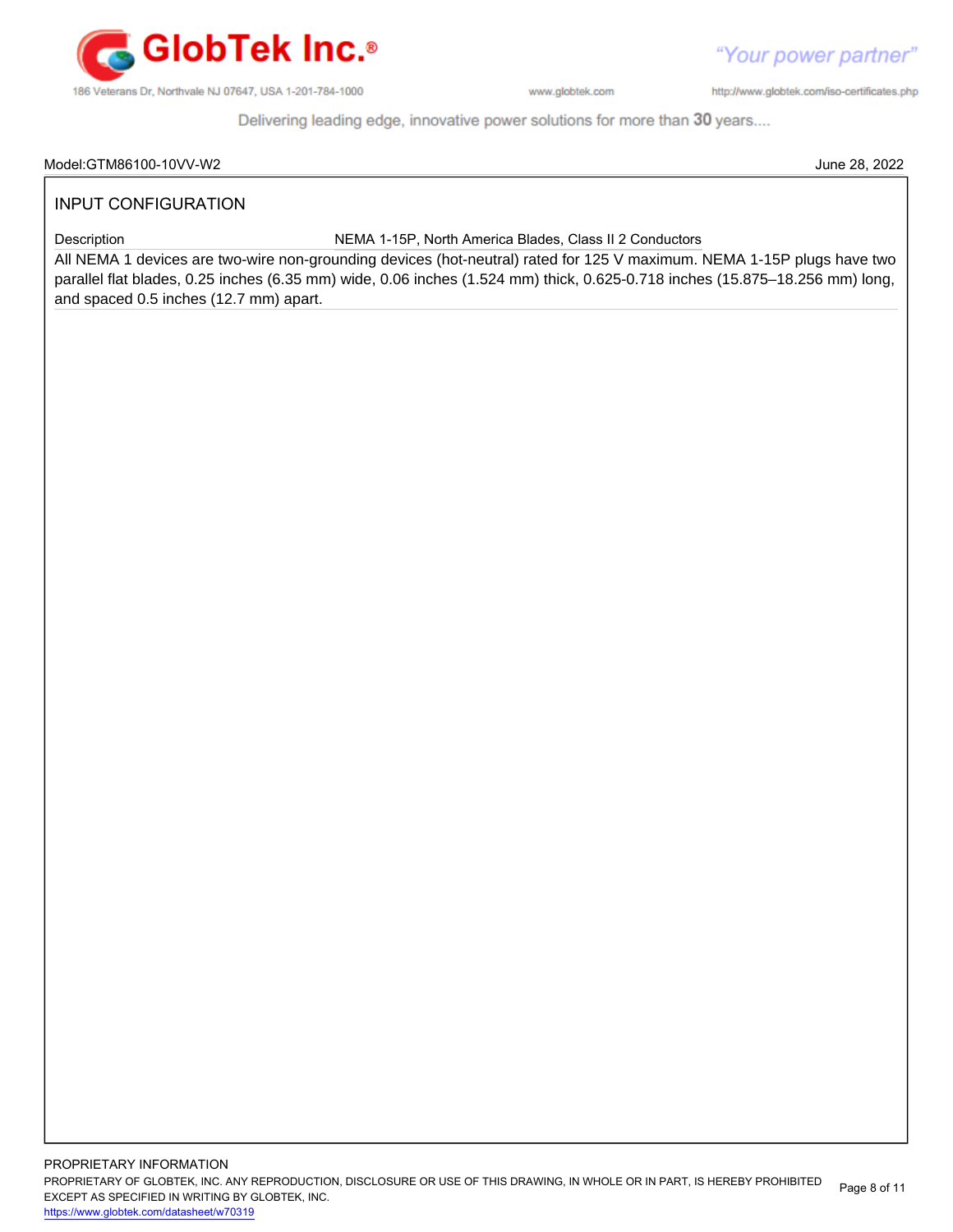

http://www.globtek.com/iso-certificates.php

Delivering leading edge, innovative power solutions for more than 30 years....

Model:GTM86100-10VV-W2 June 28, 2022 OUTPUT CONFIGURATION Common output connector options: L Type (Coaxial 5.5x2.5mm plug) C Type (Coaxial 5.5x2.1mm plug) K Type (Coaxial 3.5x1.3mm plug) LL Type (5.5x2.5mm CL Type (5.5x2.1mm Locking 760k type) Locking S761k type) ML2 Type (Molex housing 43025-0200)

YL3 Type



(KPPX-3P) YL4 Type (KPPX-4P) EJ1/2/3/4/5 (EIAJ RC-5320A type connectors)



MSB Type (Micro USB)





Type (OOD Inquire for custom design

For a comprehensive list of options, [click here](https://en.globtek.com/globtek-output-cordsets/)

Contact GlobTek for your specific requirements or custom solutions.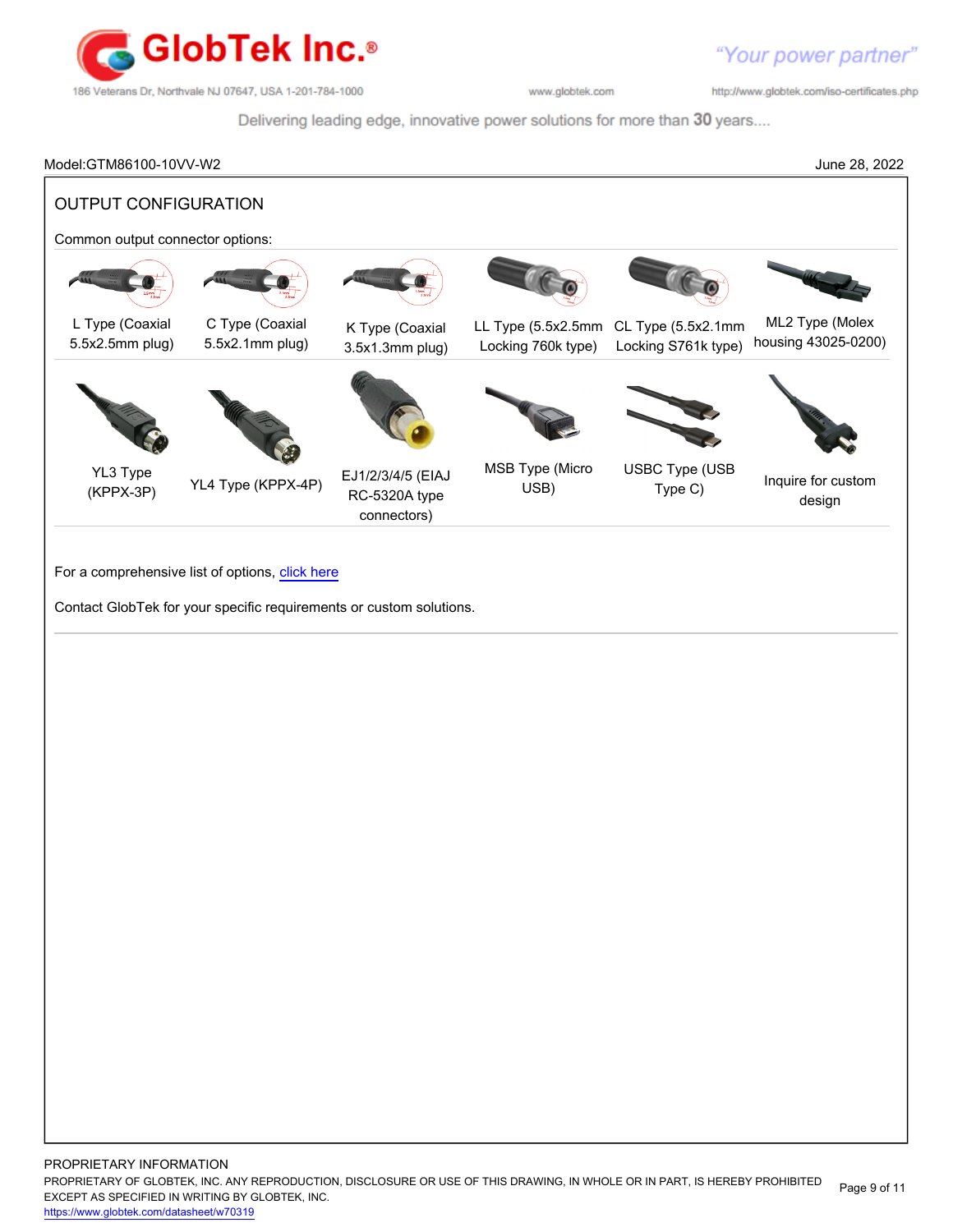

http://www.globtek.com/iso-certificates.php

"Your power partner"

Delivering leading edge, innovative power solutions for more than 30 years....

# Model:GTM86100-10VV-W2 June 28, 2022

| Approvals                                                            |                                                                                                                                                                                                                                                                   |  |
|----------------------------------------------------------------------|-------------------------------------------------------------------------------------------------------------------------------------------------------------------------------------------------------------------------------------------------------------------|--|
| Logo                                                                 | Description                                                                                                                                                                                                                                                       |  |
| 2MOPP                                                                | 2 x MOPP (Means of Patient Protection) marked with 2MOPP near model name                                                                                                                                                                                          |  |
| No Logo Applicable                                                   | IEC 60335-1:2010+A1+A2                                                                                                                                                                                                                                            |  |
| No Logo Applicable                                                   | CB for IEC 62368-1:2014 (Second Edition)                                                                                                                                                                                                                          |  |
|                                                                      | Audio/Video, Information And Communication Technology Equipment - Part 1: Safety<br>Requirements [UL<br>62368-1:2014 Ed.2]<br>Audio/Video, Information And Communication Technology Equipment - Part 1: Safety<br>Requirements [CSA<br>C22.2#62368-1:2014 Ed.2]   |  |
|                                                                      | AAMI ES60601-1 Issued: 2012/08/20 Medical Electrical Equipment - Part 1:<br>CAN/CSA-C22.2 No.60601-1:14, Third Edition Issued: 2014/03/01 - Medical Electrical<br>Equipment - Part 1:<br>IEC 60601-1-11 Issued: 2015/01/20 Ed. 2 Medical Elec. Equip.- Part 1-11: |  |
|                                                                      | CHINA SJ/T 11364-2014, China RoHS Chart: http://en.globtek.com/globtek-rohs.php                                                                                                                                                                                   |  |
| Conforms to UL STD, 62368-1<br>Certified to CSA STD C22.2 NO.62368-1 | Conforms to UL STD, 62368-1<br>Certified to CSA STD C22.2 NO.62368-1                                                                                                                                                                                              |  |
|                                                                      |                                                                                                                                                                                                                                                                   |  |
| FAI                                                                  | Declaration ДС № ЕАЭС N RU Д-US.KA01.B.10453_19 Custom Union of Russia,<br><b>Belarus and Kazakhstan</b><br>http://www.globtek.com/redirect/?loc=gost-certificate-eac-declaration                                                                                 |  |
|                                                                      | Indoor Use Only - Mark is on the label or Molded in the case                                                                                                                                                                                                      |  |
|                                                                      | Ingress Protection: IP22 to IEC 60529:1989+A1:1999+A2:2013 Protected against                                                                                                                                                                                      |  |

# PROPRIETARY INFORMATION

PROPRIETARY OF GLOBTEK, INC. ANY REPRODUCTION, DISCLOSURE OR USE OF THIS DRAWING, IN WHOLE OR IN PART, IS HEREBY PROHIBITED Page 10 of 11<br>EXALER 10 OREGIEIER WILKENIG BY OLOREEK WO EXCEPT AS SPECIFIED IN WRITING BY GLOBTEK, INC.